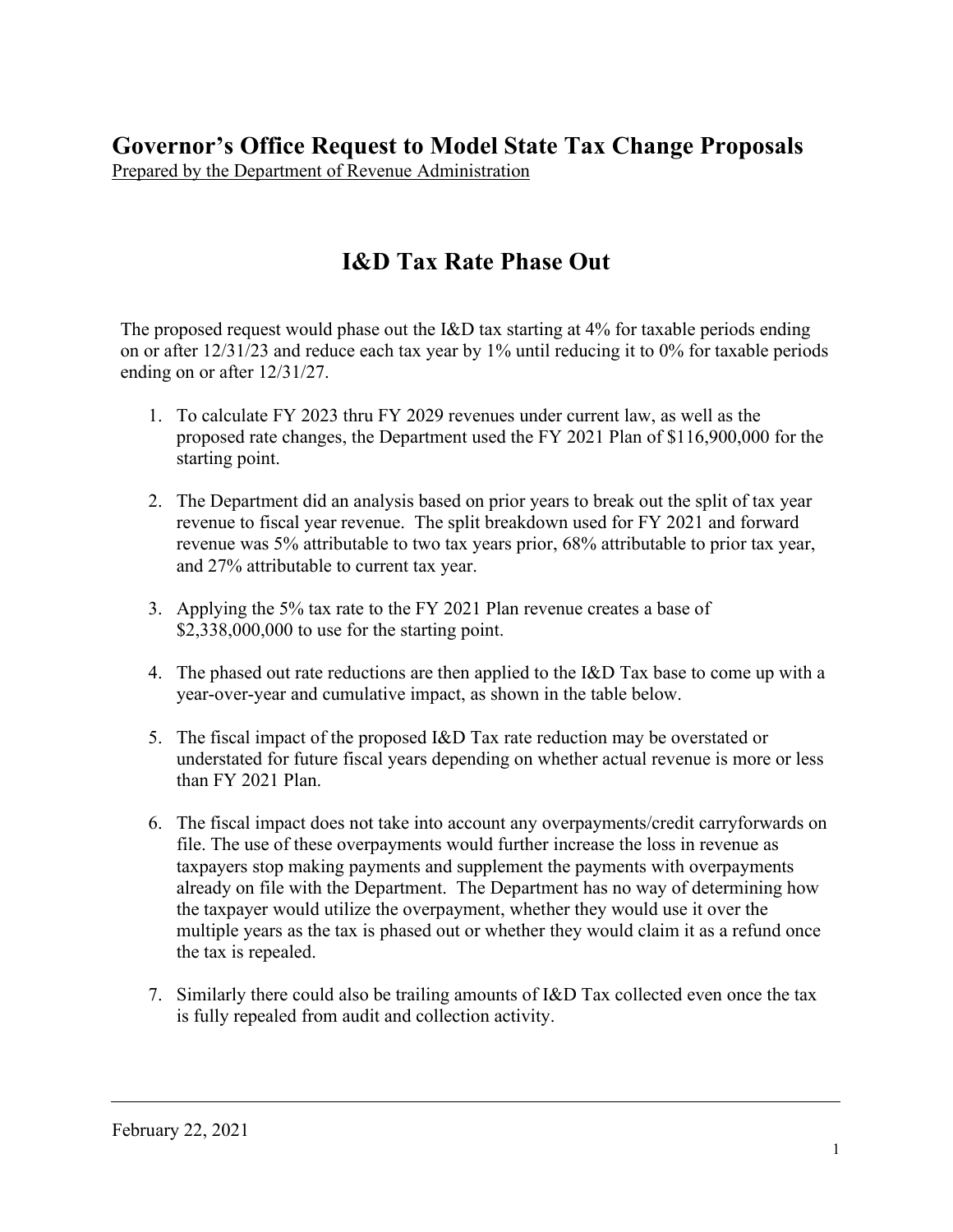| <b>Fiscal Year</b>              | <b>Tax Year</b>              | % Applicable to Tax<br>Year | <b>I&amp;D Rates</b> |
|---------------------------------|------------------------------|-----------------------------|----------------------|
|                                 | Tax Year 2021                | $5\%$                       | $5\%$                |
| Fiscal Year 2023                | Tax Year 2022                | 68%                         | $5\%$                |
|                                 | Tax Year 2023                | 27%                         | 4%                   |
|                                 | Tax Year 2022                | $5\%$                       | 5%                   |
| Fiscal Year 2024                | Tax Year 2023                | 68%                         | $4\%$                |
|                                 | Tax Year 2024                | 27%                         | 3%                   |
|                                 | Tax Year 2023                | $5\%$                       | 4%                   |
| Fiscal Year 2025                | Tax Year 2024                | 68%                         | 3%                   |
|                                 | Tax Year 2025                | 27%                         | $2\%$                |
|                                 | Tax Year 2024                | $5\%$                       | 3%                   |
| Fiscal Year 2026                | Tax Year 2025                | 68%                         | 2%                   |
|                                 | Tax Year 2026                | 27%                         | $1\%$                |
|                                 | Tax Year 2025                | $5\%$                       | $2\%$                |
| Fiscal Year 2027                | Tax Year 2026                | 68%                         | $1\%$                |
|                                 | Tax Year 2027                | 27%                         | $0\%$                |
|                                 | Tax Year 2026                | $5\%$                       | $1\%$                |
| Fiscal Year 2028                | Tax Year 2027                | 68%                         | $0\%$                |
|                                 | Tax Year 2028                | 27%                         | $0\%$                |
| Fiscal Year 2029 and<br>forward | Tax Year 2027 and<br>forward | 100%                        | $0\%$                |

### **Tax Year Split and Proposed Rates**

| <b>Interest and Dividends Tax</b> |                                           |                                                                                   |                                                                                                 |                                           |  |  |
|-----------------------------------|-------------------------------------------|-----------------------------------------------------------------------------------|-------------------------------------------------------------------------------------------------|-------------------------------------------|--|--|
| <b>Fiscal</b><br>Year             | <b>FY 2021</b><br>Plan<br><b>Revenues</b> | <b>FY 2021 Revenues</b><br>with Proposed Rate<br><b>Change Phasing Out</b><br>I&D | <b>Estimated Fiscal Impact</b><br>Per Year (Proposed<br>Legislation Compared to<br>Current Law) | <b>Cumulative</b><br><b>Fiscal Impact</b> |  |  |
| 2023                              | \$116,900,000                             | \$<br>110,587,400                                                                 | \$<br>(6,312,600)                                                                               | \$<br>(6,312,600)                         |  |  |
| 2024                              | \$116,900,000                             | \$<br>88,376,400                                                                  | \$<br>(22, 211, 000)                                                                            | (28, 523, 600)<br>\$                      |  |  |
| 2025                              | \$116,900,000                             | \$<br>64,996,400                                                                  | \$<br>(23,380,000)                                                                              | (51,903,600)<br>\$                        |  |  |
| 2026                              | \$116,900,000                             | \$<br>44,422,000                                                                  | \$<br>(20, 574, 400)                                                                            | (72, 478, 000)<br>\$                      |  |  |
| 2027                              | \$116,900,000                             | \$<br>21,042,000                                                                  | \$<br>(23,380,000)                                                                              | \$<br>(95, 858, 000)                      |  |  |
| 2028                              | \$116,900,000                             | \$<br>3,039,400                                                                   | \$<br>(18,002,600)                                                                              | \$(113,860,600)                           |  |  |
| 2029                              | \$116,900,000                             | \$                                                                                | Φ<br>(3,039,400)<br>J.                                                                          | \$(116,900,000)                           |  |  |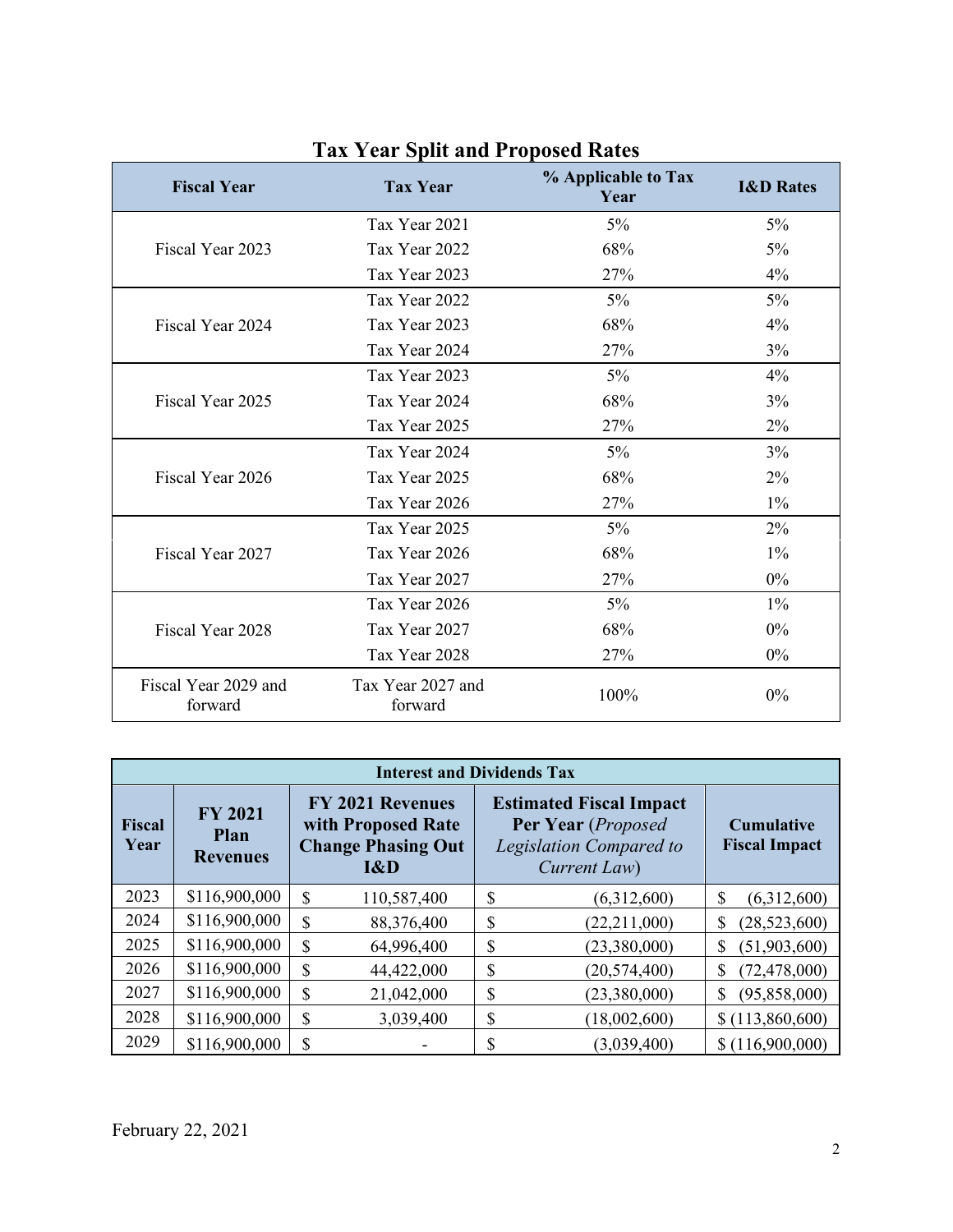### **BET Thresholds Increase**

The proposed request would increase the BET thresholds. The BET has two filing thresholds, one measured by the taxpayer's enterprise value tax base and one measured by the taxpayer's gross receipts. The enterprise value tax base threshold relates directly to items that the BET taxes (interest, wages, and dividends paid or accrued), and therefore a modification to the enterprise value tax base threshold directly impacts the amount of tax collected. Alternatively, the gross receipts threshold relates to a taxpayer's overall receipts, which may or may not include items taxable under the BET. Therefore, in many instances, a modification to the gross receipts threshold will decrease the number of BET filers, but could have minimal impact on the amount of tax actually paid. The Department analyzed increasing the BET thresholds from \$111,000 to \$250,000 for the enterprise value and \$222,000 to \$250,000 for the gross receipts applicable to taxable periods ending on or after 12/31/2022 and effective January 1, 2022.

- 1. To calculate the fiscal impact of the change in the BET thresholds the Department used tax year (TY) 2018 BET returns and removed any taxpayers whose enterprise value tax base was less than the \$250k threshold and/or gross receipts were less than \$250k. This revenue loss will be applicable to fiscal year 2023 and forward.
- 2. In TY 2018 76,781 BET returns were filed with \$234.6m BET liability reported. Of the 76,781 BET returns, 39,206 had a BET liability and 37,575 reported no BET liability. When applying the threshold change to the BET returns with no liability, the Department is unable to determine an accurate count of taxpayers who would no longer be required to file the BET return because 98% of the zero BET liability returns, below the new thresholds, do not report gross receipts and therefore it is not clear if the taxpayer would still meet the gross receipts threshold and be required to file a return with a zero liability. It is important to note that gross receipts are not required to calculate the BET, which is why the information is not consistently reported.
- 3. The fiscal impact of the proposed BET thresholds increase may be overstated or understated for future fiscal years depending on whether actual BET revenue is more or less than TY 2018 BET Revenue.
- 4. Increasing the BET thresholds will also reduce the BET credit available to offset the BPT, increasing the BPT revenue by an indeterminable amount. This will only occur when the taxpayer's BPT liability exceeds the BET liability. For taxpayers who have a BPT liability exceeding the BET liability the estimated BET revenue loss would be offset by the increased BPT liability due to the reduced BET credit.

| <b>BET Thresholds Change</b>    |                                       |                                                                           |                                                               |                                                                                 |                                                                                                                          |
|---------------------------------|---------------------------------------|---------------------------------------------------------------------------|---------------------------------------------------------------|---------------------------------------------------------------------------------|--------------------------------------------------------------------------------------------------------------------------|
| <b>BET</b><br><b>Thresholds</b> | <b>BET Tax</b><br><b>Revenue Lost</b> | <b>Count of</b><br><b>BET Returns</b><br><b>No Longer</b><br><b>Filed</b> | <b>Count of BET</b><br>Returns with a<br><b>BET Liability</b> | <b>Count of BET</b><br><b>Returns with</b><br><b>No BET</b><br><b>Liability</b> | <b>Count of BET</b><br><b>Returns with No</b><br><b>BET Liability and</b><br><b>No Gross Receipts</b><br><b>Reported</b> |
| \$250K                          | $(\$3,117,737)$                       | 34,780                                                                    | 5,027                                                         | 29,753                                                                          | 28,950                                                                                                                   |

February 22, 2021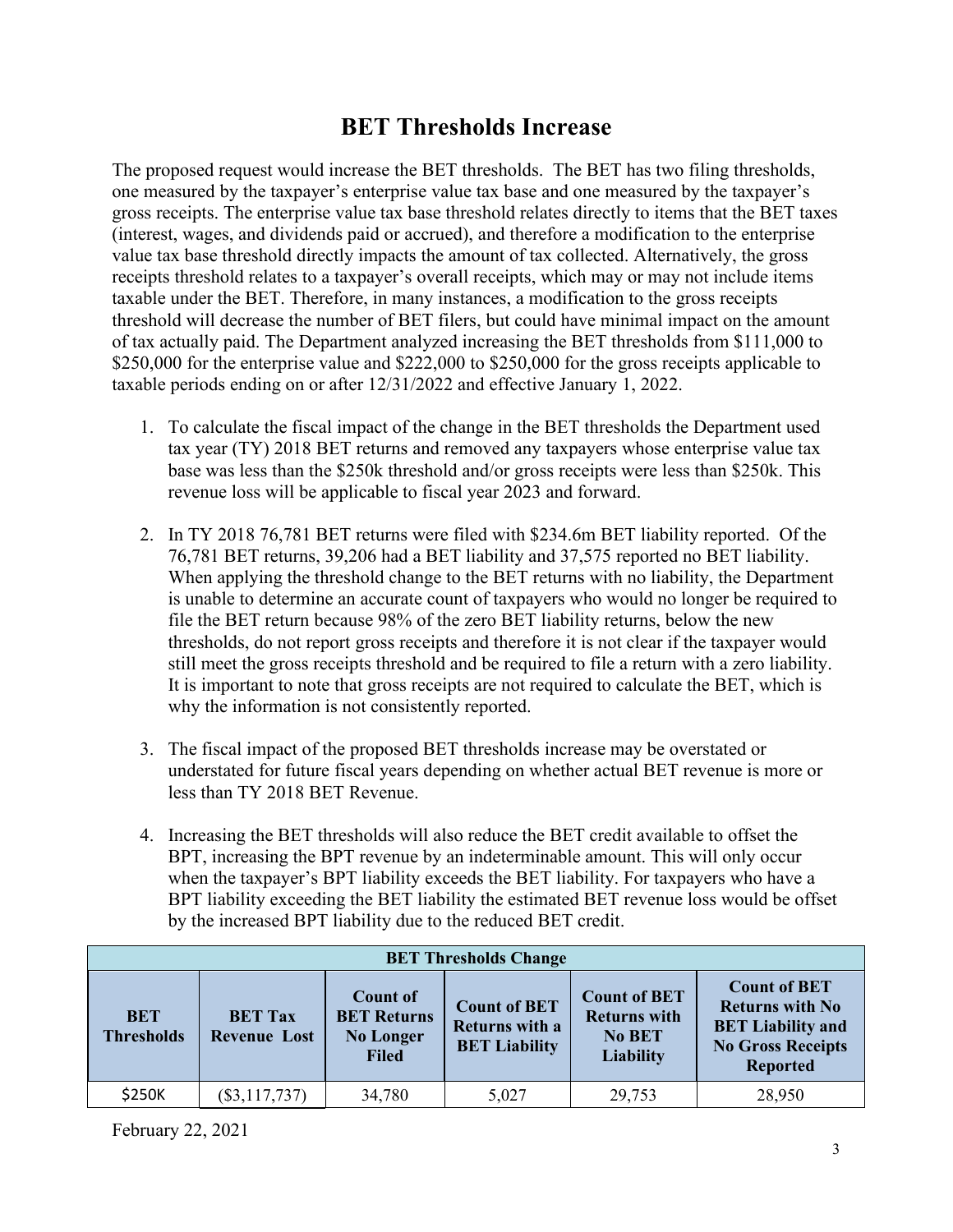### **BET Rate Decreased**

The proposed request would reduce the BET rate from 0.6% to 0.55% for taxable periods ending on or after December 31, 2022.

- 1. To calculate FY 2021 thru FY 2024 revenues under current law as well as the proposed rate changes, the Department used the FY 2020 cash basis revenue plus the anomalous receivable revenue, reported by Department of Administrative Services in the Revenue Focus, of \$697,472,623 for the starting point (BET revenue \$258,511,460 and BPT revenue \$438,961,163).
- 2. As reflected in the chart below, FY 2020 included a small amount (15%) of revenue attributable to tax year (TY) 2018 which had a BPT tax rate of 7.9% and BET tax rate of 0.675%. Therefore, in order to properly calculate expected revenue under current law, a calculation was performed to adjust FY 2020 cash basis revenue to assume the lower BPT tax rate of 7.7% and BET tax rate of 0.60% for all revenue received during the fiscal year. This recalculation resulted in total expected Business Tax revenue of \$691,497,158 under current law (BET revenue \$254,202,936 and BPT revenue \$437,294,222).
- 3. The Department did an analysis based on prior years to break out the split of tax year revenue to fiscal year revenue. The split breakdown used for FY 2020 and forward revenue was 15% attributable to TY 2018, 63% attributable to TY 2019, and 22% attributable to TY 2020.
- 4. Applying the split to the FY 2020 revenue as well as applying the applicable rates creates a base of \$42,367,155,963 for BET and \$5,679,145,741 for BPT with a total Business Tax base of \$48,046,301,704 to use for the starting point.
- 5. The 0.55% BET rate is then applied to the BET base to come up with a year-over-year impact and cumulative impact, as shown in the table below.
- 6. The fiscal impact of the proposed BET rate reduction may be overstated or understated for future fiscal years depending on whether actual revenue is more or less than FY 2020 cash basis revenue plus the anomalous receivable revenue.
- 7. Reducing the BET rate will also reduce the BET credit available to offset the BPT, increasing the BPT revenue. Not all taxpayers have a BPT liability to be offset by a BET credit and not all taxpayer's BET liability exceeds the BPT credit. In those situations, the BET loss in revenue is not offset by an increased BPT liability. However, if a taxpayer's BPT liability exceeded the BET liability the estimated BET revenue loss would be offset by the increased BPT liability due to the reduced BET credit. To calculate an estimated impact of the reduced BET credit against the BPT, we analyzed TY 2018 comparing what percentage of BET reported was utilized against the BPT. The amount of BET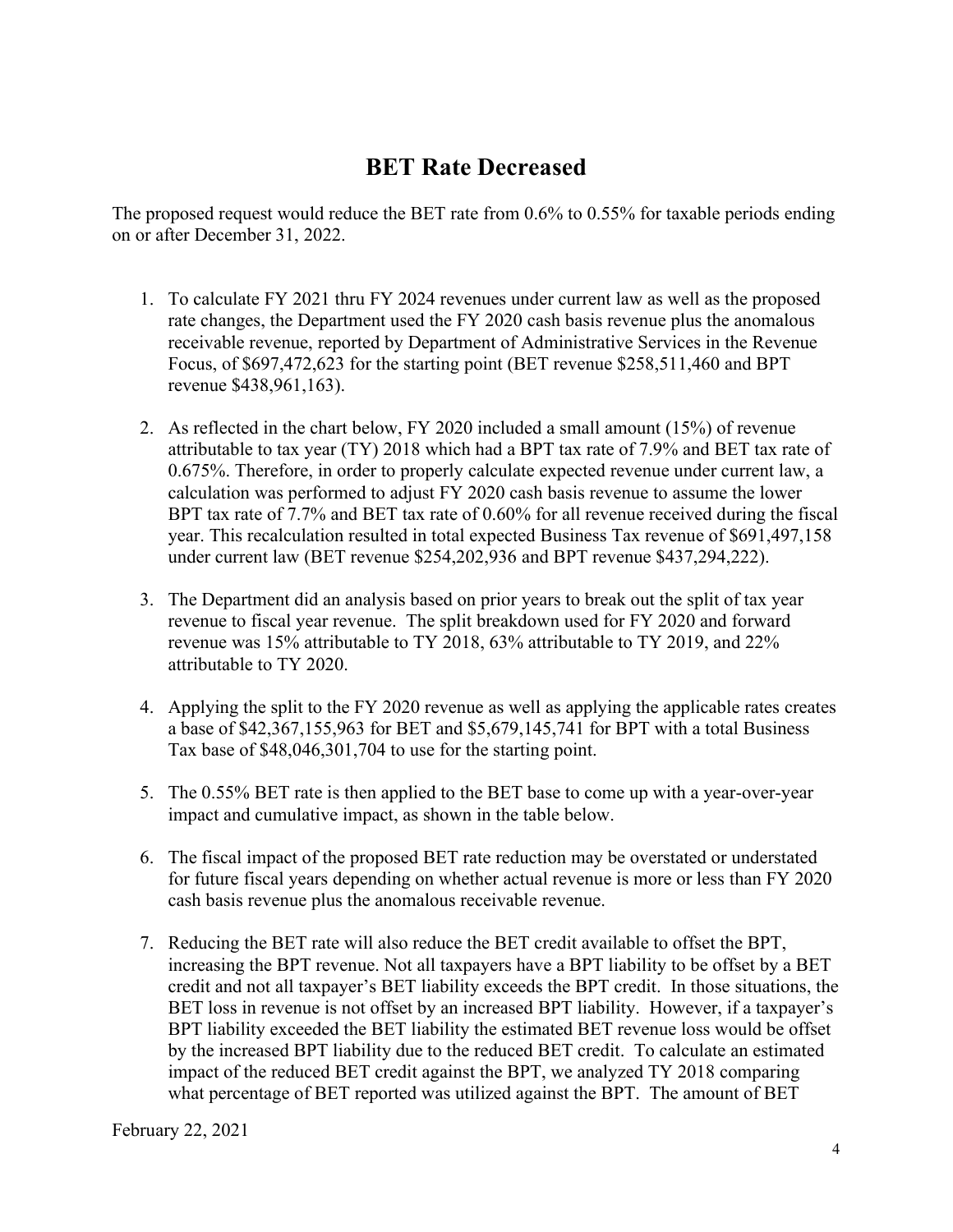credit utilized against the BPT was 61% of the total BET reported. Applying the 61% against the BET cumulative fiscal impact in each year estimates how much BET credit would not be available to offset the BPT essentially increasing the BPT and reducing the total loss to business taxes as seen in the table below. The offset of BET losses due to the increase in BPT liability assumes that the taxpayers in question do not have BET credit carryforwards on-file that could be used to offset this added BPT liability (BET credits can be carried forward for 10 years). This means that the estimated revenue loss in the earlier years could be slightly greater due to taxpayers with increased BPT liability using up old BET credit carry forwards.

8. Lastly, combining the BET rate reduction fiscal impact with the BPT BET Credit fiscal impact results in a total impact to Business Taxes as seen in the table below.

|                      |                 | % Applicable to |                  |                  |
|----------------------|-----------------|-----------------|------------------|------------------|
| <b>Fiscal Year</b>   | <b>Tax Year</b> | <b>Tax Year</b> | <b>BET Rates</b> | <b>BPT Rates</b> |
|                      | Tax Year 2018   | 15%             | 0.675%           | 7.9%             |
| Fiscal Year 2020     | Tax Year 2019   | 63%             | $0.600\%$        | $7.7\%$          |
|                      | Tax Year 2020   | 22\%            | $0.600\%$        | $7.7\%$          |
| Fiscal Year 2021 and | Tax Year 2019   |                 |                  |                  |
| forward              | and forward     | 100%            | $0.600\%$        | $7.7\%$          |

#### **Current Law Rates and Tax Year Split**

#### **Proposed 0.55% BET and Tax Year Split**

| <b>Fiscal Year</b>              | <b>Tax Year</b>              | % Applicable to<br><b>Tax Year</b> | <b>BET Rates</b> | <b>BPT Rates</b> |
|---------------------------------|------------------------------|------------------------------------|------------------|------------------|
|                                 | Tax Year 2020                | 15%                                | $0.60\%$         | 7.70%            |
| Fiscal Year 2022                | Tax Year 2021                | 63%                                | $0.60\%$         | 7.70%            |
|                                 | Tax Year 2022                | $22\%$                             | $0.55\%$         | 7.70%            |
|                                 | Tax Year 2021                | 15%                                | $0.60\%$         | 7.70%            |
| Fiscal Year 2023                | Tax Year 2022                | 63%                                | $0.55\%$         | 7.70%            |
|                                 | Tax Year 2023                | 22%                                | $0.55\%$         | 7.70%            |
| Fiscal Year 2024 and<br>forward | Tax Year 2023<br>and forward | $100\%$                            | $0.55\%$         | 7.70%            |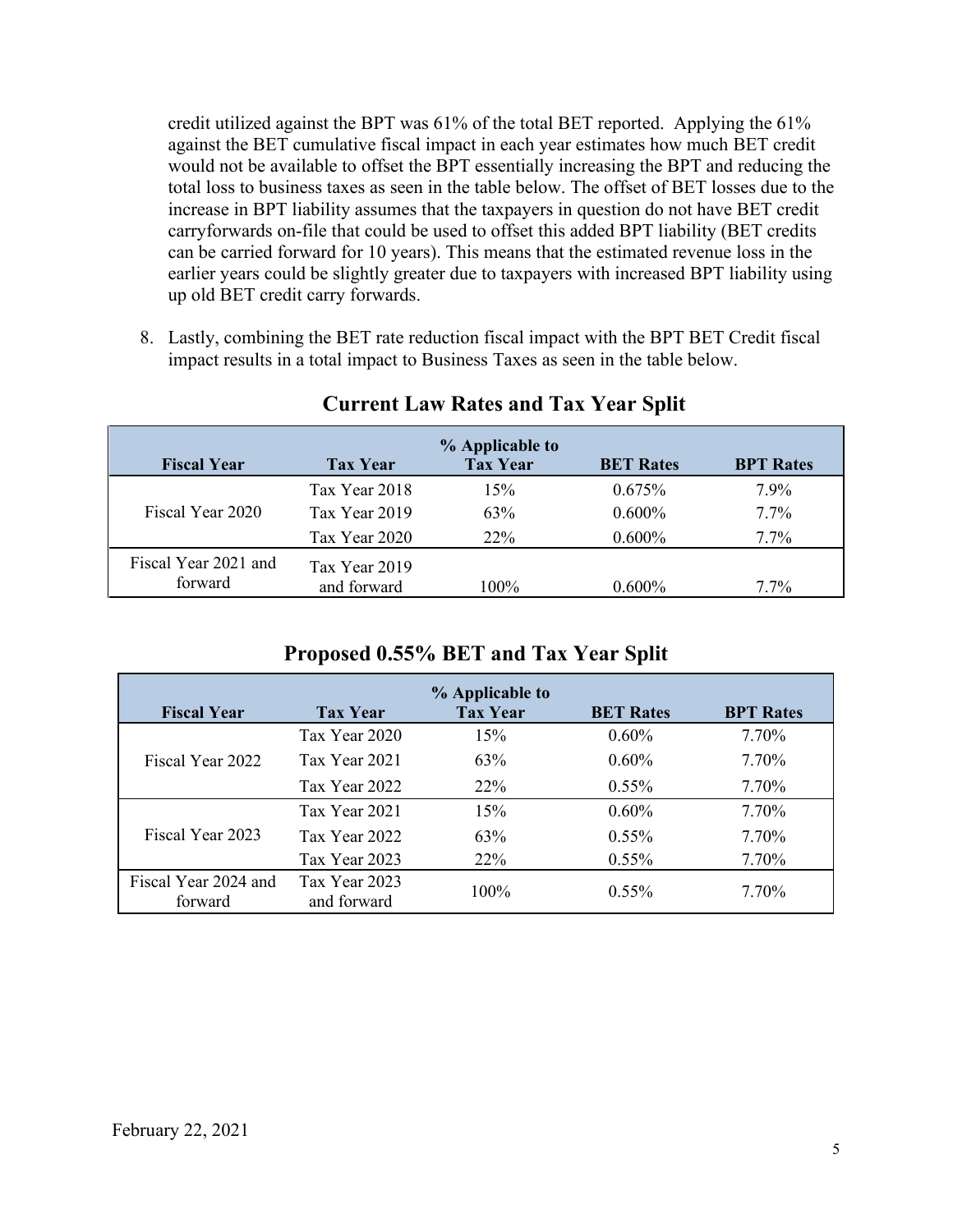| <b>BET</b> - Static Analysis using FY 2020 Revenues |                                                                                               |                                                                                            |                                                                                                              |                                                                                         |  |  |
|-----------------------------------------------------|-----------------------------------------------------------------------------------------------|--------------------------------------------------------------------------------------------|--------------------------------------------------------------------------------------------------------------|-----------------------------------------------------------------------------------------|--|--|
| <b>Fiscal</b><br>Year                               | FY 2020 Revenues<br>with Current<br>Law's 2019 thru<br>2021 Rates with no<br>triggers enacted | <b>FY 2020</b><br><b>Revenues with</b><br><b>Proposed</b><br>Legislation's<br><b>Rates</b> | <b>Estimated Fiscal</b><br><b>Impact Per Year</b><br>(Proposed<br>Legislation<br>Compared to<br>Current Law) | <b>Cumulative Fiscal</b><br>Impact (Proposed<br>Legislation Compared to<br>Current Law) |  |  |
| 2022                                                | \$254,202,936                                                                                 | \$249,542,549                                                                              | $(\$4,660,387)$                                                                                              | $(\$4,660,387)$                                                                         |  |  |
| 2023                                                | \$254,202,936                                                                                 | \$236,196,894                                                                              | (\$13,345,654)                                                                                               | (\$18,006,041)                                                                          |  |  |
| 2024                                                | \$254,202,936                                                                                 | \$233,019,358                                                                              | $(\$3,177,537)$                                                                                              | (\$21,183,578)                                                                          |  |  |

## **Fiscal Impact of 0.55% BET Rate Change to BET by Fiscal Year**

**Fiscal Impact of 0.55% BET Rate Change to BPT by Fiscal Year** 

| <b>BPT</b> - Static Analysis using FY 2020 Revenues |                                                                                               |                                                                                            |                                                                                                              |                                                                                                          |  |  |
|-----------------------------------------------------|-----------------------------------------------------------------------------------------------|--------------------------------------------------------------------------------------------|--------------------------------------------------------------------------------------------------------------|----------------------------------------------------------------------------------------------------------|--|--|
| <b>Fiscal</b><br>Year                               | FY 2020 Revenues<br>with Current<br>Law's 2019 thru<br>2021 Rates with no<br>triggers enacted | <b>FY 2020</b><br><b>Revenues with</b><br><b>Proposed</b><br>Legislation's<br><b>Rates</b> | <b>Estimated Fiscal</b><br><b>Impact Per Year</b><br>(Proposed<br>Legislation<br>Compared to<br>Current Law) | <b>Cumulative Fiscal</b><br><b>Impact</b> ( <i>Proposed</i> )<br>Legislation Compared to<br>Current Law) |  |  |
| 2022                                                | \$437,294,222                                                                                 | \$440,137,058                                                                              | \$2,842,836                                                                                                  | \$2,842,836                                                                                              |  |  |
| 2023                                                | \$437,294,222                                                                                 | \$448,277,907                                                                              | \$8,140,849                                                                                                  | \$10,983,685                                                                                             |  |  |
| 2024                                                | \$437,294,222                                                                                 | \$450,216,204                                                                              | \$1,938,297                                                                                                  | \$12,921,982                                                                                             |  |  |

## **Fiscal Impact of 0.55% BET Rate Change to BET and BPT by Fiscal Year**

| <b>Business Taxes - Static Analysis using FY 2020 Revenues</b> |                                                                                                      |                                                                                            |                                                                                                              |                                                                                         |  |
|----------------------------------------------------------------|------------------------------------------------------------------------------------------------------|--------------------------------------------------------------------------------------------|--------------------------------------------------------------------------------------------------------------|-----------------------------------------------------------------------------------------|--|
| <b>Fiscal</b><br>Year                                          | <b>FY 2020 Revenues</b><br>with Current<br>Law's 2019 thru<br>2021 Rates with no<br>triggers enacted | <b>FY 2020</b><br><b>Revenues with</b><br><b>Proposed</b><br>Legislation's<br><b>Rates</b> | <b>Estimated Fiscal</b><br><b>Impact Per Year</b><br>(Proposed<br>Legislation<br>Compared to<br>Current Law) | <b>Cumulative Fiscal</b><br>Impact (Proposed<br>Legislation Compared to<br>Current Law) |  |
| 2022                                                           | \$691,497,158                                                                                        | \$689,679,607                                                                              | (\$1,817,551)                                                                                                | (\$1,817,551)                                                                           |  |
| 2023                                                           | \$691,497,158                                                                                        | \$684,474,802                                                                              | $(\$5,204,805)$                                                                                              | $(\$7,022,356)$                                                                         |  |
| 2024                                                           | \$691,497,158                                                                                        | \$683,235,562                                                                              | (\$1,239,240)                                                                                                | $(\$8,261,596)$                                                                         |  |